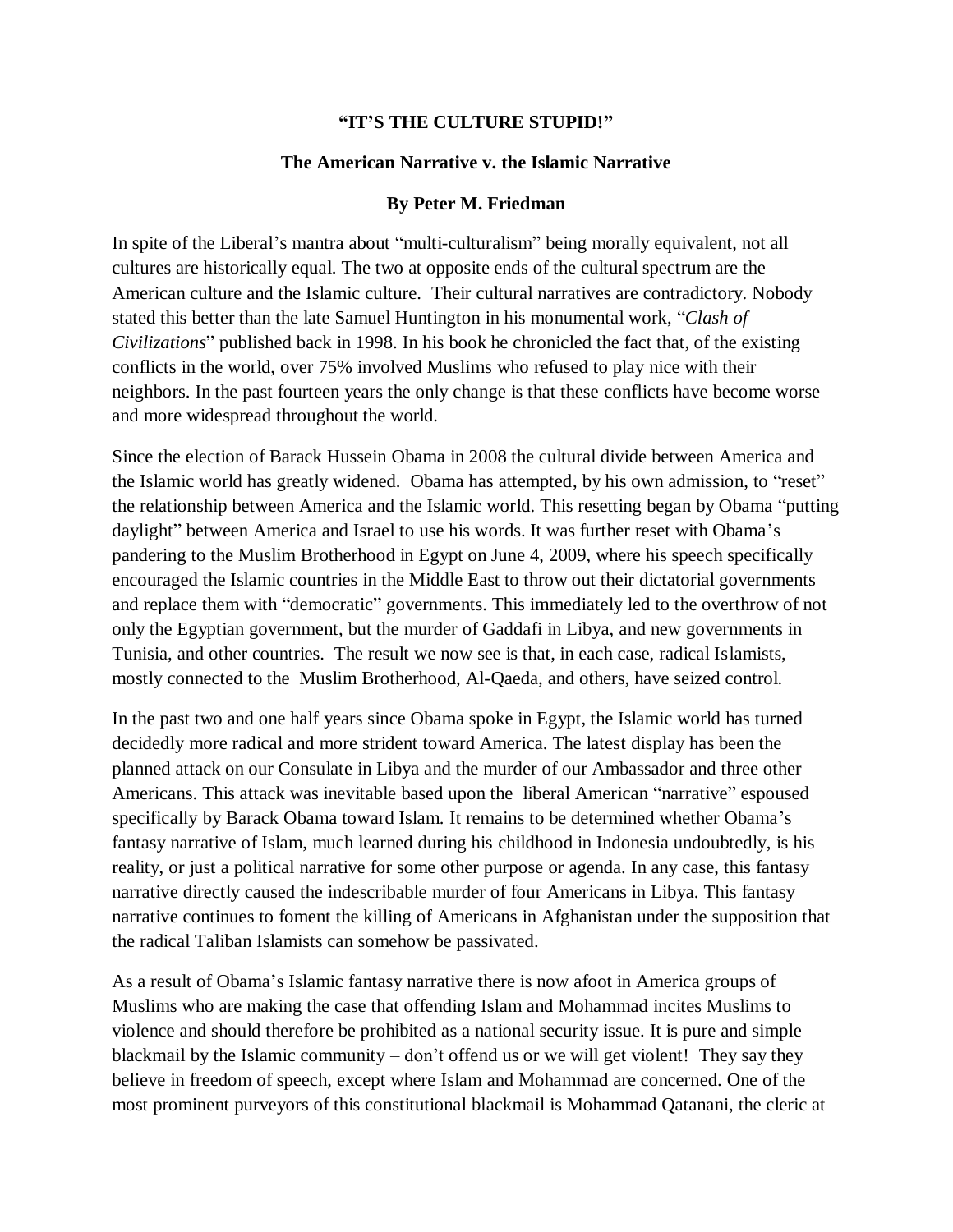the second largest mosque in America, in Passaic, New Jersey. Qatanani specifically states that, "We, as Americans, have to put limits and borders [on] freedom of speech." Further, while Americans have freedom of speech, they "…have no right to [talk about] holy issues…" if it will incite "…hatred or war among people." Qatanani believes that people who criticize Islam and Mohammad pose a national security risk threatening the safety of Americans in America and abroad. Qatanani believes that Americans should comply with Sharia Law prohibiting such criticism for the ultimate good of society. The problem here is that elected officials in America are actually listening to this radical Islamist. So who exactly is Mohammad Qatanani?

Mohammad Qatanani was born in Askar in the Palestinian Territory, in 1964. Qatanani's Brother-in-Law was a Senior Hamas leader, ultimately killed by the Israelis. He lived in a refugee camp until 1982. He then attended college in Jordan. He studied Sharia Law and received a Bachelor's degree in Islamic Law in 1985, a Masters in 1989, and a PhD in 1996. He was employed as the Imam for several mosques in Jordan between 1989 and 1996.

In 1993 Qatanani was accused by Israel of being a member of Hamas. He plead guilty to not only being a Hamas member, but also a member of the Muslim Brotherhood. In 1996 Qatanani and his family emigrated to the United States on a religious work visa. He was employed as the Imam of the Passaic mosque, the second largest in America. In 1999 Qatanani applied for a US Green Card, but he failed to disclose that he had been convicted in Israel in 1993. Between 1999 and 2005 no action had been taken on his application. Frustrated, Qatanani contacted the FBI to assist with the application. It was this contact that began the government's process of denying his application and instituted deportation proceedings against him and his family.

In 2008 a US Immigration judge declined to deport Qatanani and his family, granting them permanent residency. The case is still on appeal in the New Jersey Immigration Court of Appeals. But this is not the end of the story. During his time as Imam in Passaic Qatanani participated in various "interfaith" discussions and dialogues with churches and synagogues. Many of the clerics and rabbis from these churches and synagogues acted as character witnesses for Qatanani when he was being investigated. The judge disregarded the records from Israel that were submitted by Homeland Security. But there is another element not to be disregarded.

One of the character witnesses for Mohammad Qatanani was none other than the US Attorney Chris Christie. Another was Governor Jon Corzine. At a dinner just before the judge granted permanent residency, Christie exclaimed, "My view is he's always had a very good relationship with us, and he's a man of great goodwill." It got worse after the judgment. Steven Emerson, a respected critic of radical Islamists, stated, "I think it's a disgrace and an act of pure political corruption." He went on to cite that Corzine, Christie, and Congressman Bill Pascrell "intervened to help Qatanani during the legal process of the deportation proceedings. I know for a fact that Christie had access to information about Qatanani's background, involvement with and support of Hamas." This was all back in 2008. Now it is four years later and the ball has moved forward.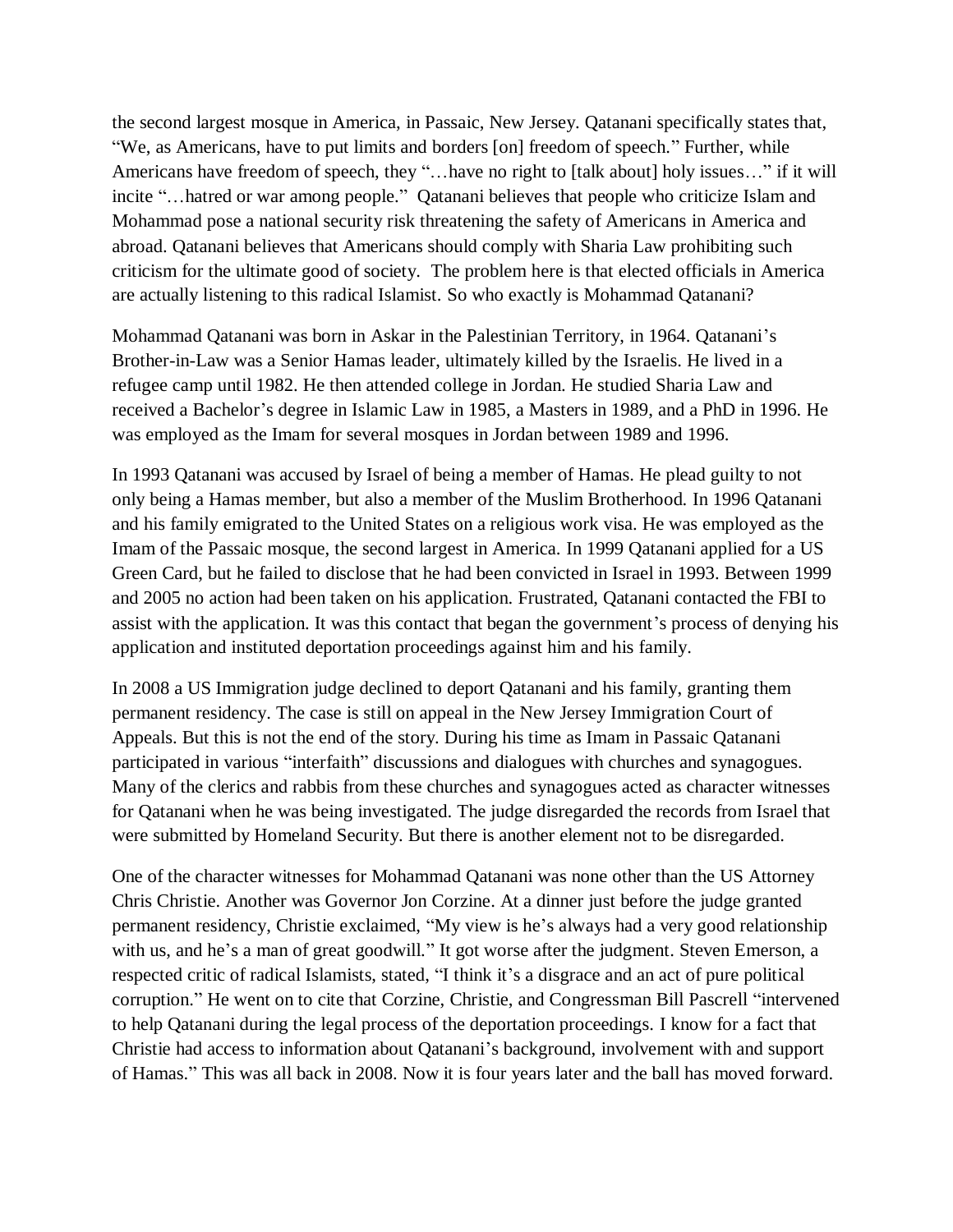In August, now Governor Chris Christie sponsored an "Iftar" dinner in the Governor's mansion, a formal meal taking place to celebrate the end of Ramadan, the holiest month in Islam. Christie stated at the dinner that there is a "gaze of intolerance that's going around our country that is disturbing." He went on to respond to those who feel he is getting too close to radical Islamists by stating, "These are the kind of red herrings that people put up who are bigots, who want to judge people by their religious beliefs." Attending this Iftar dinner, of course, was Mohammad Qatanani. Christie referred to him as "my friend". Christie also referred to Sohail Mohammad as his "friend". Christie had recently appointed Sohail to a judgeship on the New Jersey Superior Court in Passaic. Sohail was Qatanani's lawyer when he plead guilty to membership in Hamas and the Muslim Brotherhood. In 2011 Christie referred to opposition to Sharia Law in America by stating, "This Sharia law business is just crap…and I'm tired of dealing with the crazies. Again, these statements were made by Christie just prior to the attack on the Libyan Consulate and the murder of our Ambassador. Now we have his good "friend" Mohammad Qatanani recommending that freedom of speech under the US Constitution be prohibited when it is directed at Islam as a "national security" issue! More than the camel's nose is now under our tent! There is a rumor now that Romney will appoint Christie Attorney General if he becomes President!

At this juncture it becomes interesting to note how the government defines "Extremism". One only has to refer to the Department of the Army Pamphlet 600-15 to find the answer. 600-15 is the directive to provide "Guidance and procedures for handling extremist activities in the U.S. Army." Ironically, this directive was approved on June 1, 2000, in effect years before Major Hassan murdered thirteen American soldiers at Fort Hood, an event that Obama has classified as "workplace violence", in direct violation of this directive. What's worse is that it was approved by General Eric K. Shinseki, Chief of Staff, who was appointed by Obama as the Secretary of Veterans Affairs.

Reading from Figure B-3 of 600-15, we find the following definitions:

- a. *Supremacist*. Any person maintaining the ideology, quality, state of being, or position of being superior to all others in something.
- b. *Extremist*. Any person who advocates racial, gender, or ethnic hatred or intolerance; advocates, creates, or engages in illegal discrimination based on race, color, gender, religion, or national origin; advocates the use of or uses force, violence, or unlawful means to deprive individuals of their rights under the U.S. Constitution.
- c. *Extremist Organization*. A group which advocates racial, gender, or ethnic hatred or intolerance; advocates, creates, or engages in illegal discrimination based on race, color, gender, religion, or national origin; advocates the use of or uses force, violence, or unlawful means to deprive individuals of their rights under the U.S. Constitution or the laws of the United States or any State.